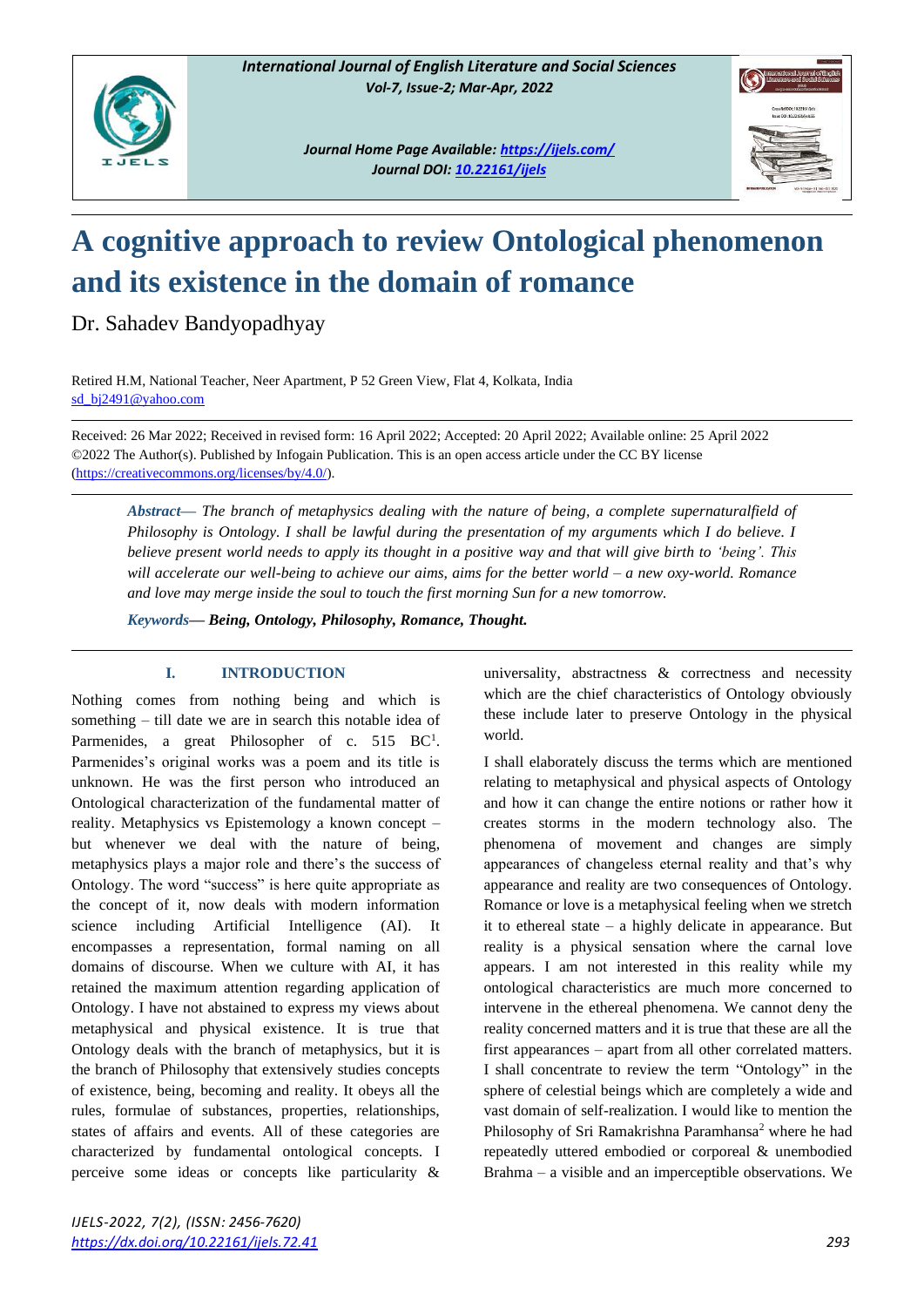## *romance*

can realize the existence of water by our natural feelings & visible too. But we can feel steam only even without visibility. Both cannot be ignored – it completely defined by our normal wisdom. Here we get the reciprocal relation of wisdom and being – both are very much important phenomenon of Ontology. I will illustrate article wise and will try to my level best to correlate the two terms metaphysical love and carnal love in the conclusion and that too establishing an ethereal realization for the sake of the mankind.

#### **II. ANALYSIS**

I shall analyse the key matter in the form of some articles and these are as follows:

- 1.1 METAPHYSICAL CONCEPT
- 1.2 COMEDY AND TRAGEDY
- 1.3 EROS AND LOVE
- 1.4 ANALYTIC AND SYNTHETIC
- 1.5 THOUGHT AND BEING
- 1.6 PHYSICAL CONCEPT
- **1.1 Metaphysical concept**: Two common terms we usually use in our day-to-day life: touched and untouched. A human brain is tangible in some special condition as we know. But the wisdom, sense, consciousness is intangible. As Ontology is the branch of metaphysics, dealing with the nature of being<sup>3</sup>, we must concentrate on 'being'. The studies on the concepts such as existence, being, becoming and reality are included in Ontology. In 515 BC which we know the era of Pre-Socrates Philosophy, Parmenides was the first to propose an ontological characterization of the fundamental nature of reality and being. He had also described the sense in the light of thought and being. He explained that "Being is like a sphere". Being is the material or immaterial (abstract) existence of thing<sup>4</sup> and here we can include the concept which encompasses objective and subjective features of exixtence<sup>5</sup>. Being touches both the brain and the wisdom too. Parmenides wrote poems on nature, wisdom and necessity which concluded the metaphysical aspects of Ontology. He thought about Goddess and her residence – beautifully explained his haven, a place where Night &Day have their meeting place. We struggle with the laws of mass and energy – but never struggle with metaphysical changes which is my actual topic. While romance and love mix with each other, a

human being proceeds towards the world of strange invisible destination, a total different world of visible daytime. Here is the success of metaphysics and that too of Ontology.

**1.2 Comedy and tragedy**:We often use the term "man proposes and god disposes". Then is it not true that we believe in God and the decision of our proposition depends on God's proposition? Even if we don't want to accept or admit His influences, it comes unnoticed metaphysical activities in our life. Gradually we start to believe His existence and ultimately surrender ourselves to Him. We try to promote our mind and thoughts from a carnal love to an ethereal love which was very nicely explained by Plato and we get "Platonic love". And these two extremities that are carnal love and ethereal love actually give birth to comedy and tragedy. Two simple words: mortal and immortal; these two facts are ever true and in my sense these are axioms of life. The outcome of carnal love which is comedy, is nothing but the offspring of true virtue and that too essentially lead to a mortal achievement of immortality. If we ask, is it possible to become immortal for a mortal? I am in favour of the motion as I believe His creation, His power for the achievement to gain or to reach the ethereal which is the reflection of carnal love – we reach to tragedy. Its essential character is that here all opposites are undivided or one<sup>6</sup>.

Let me explain more clearly these two terms: If we start to walk in the night, day will come after a certain time, and it is obvious which we cannot deny. Equally likely comedy precedes tragedy. Ontology believes in "it is" not in "it is not". It was Parmenides who was the first bearer of torch of Ontology said: two wonderful phrases in his poems: first one is "for never shall this prevail, that things that are not, are" and the second one is during the explanation of phases of the moon:

> Bright in the night, With the gift of his light, Round the earth she is erring Evermore telling her gaze Turn towards Helios' rays.

The phenomena of appearance (comedy) and reality (tragedy) in my opinion truly followed. The moon is in the sky but not visible at daytime. A complete reality – a tragedy for the moment as we fail to drink the beauty of moonlight, we cry,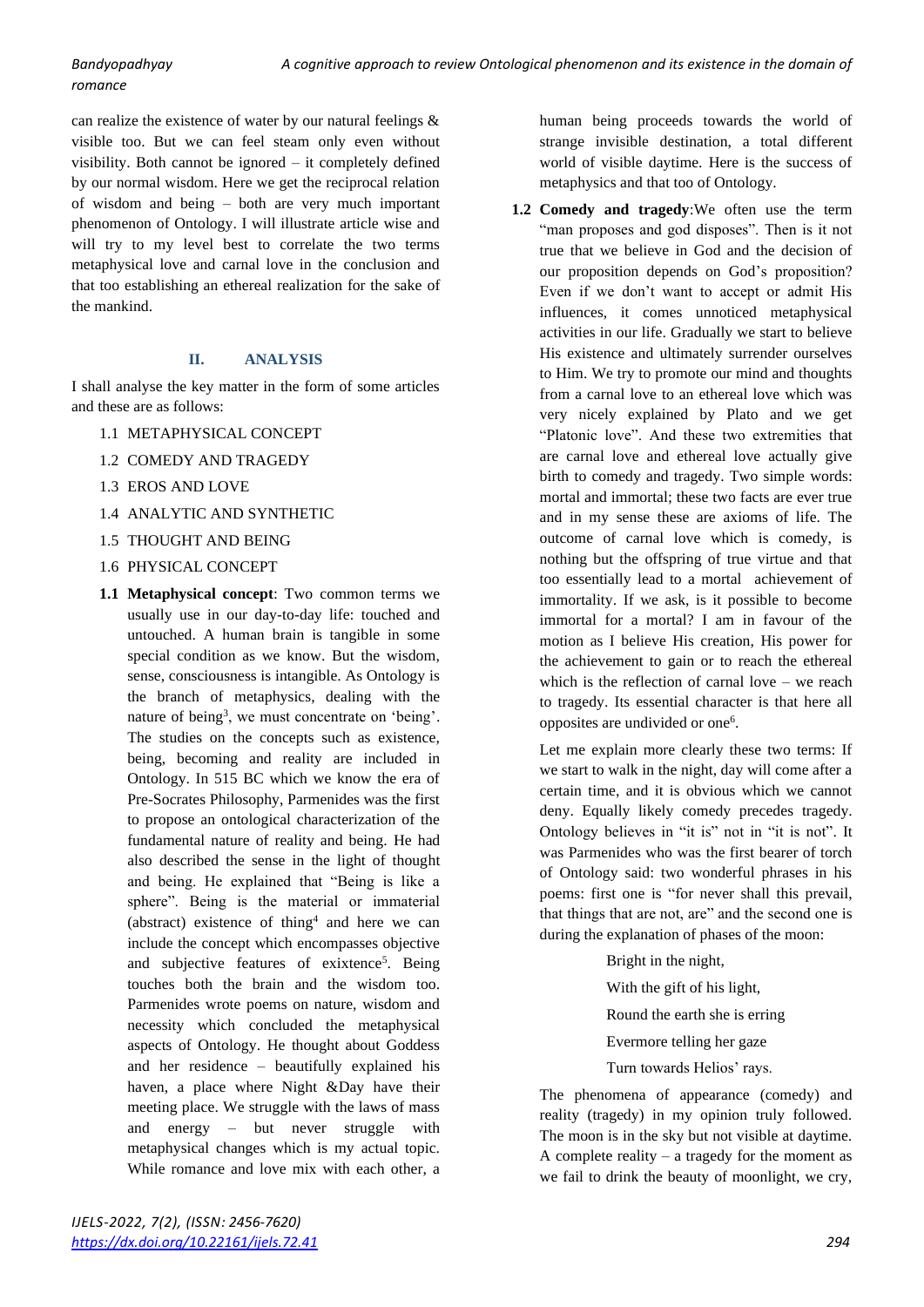our innate souls suffer. But its appearance at night (comedy) excites us, make us romantic and we fall in love – love which penetrates our soul – as a result one may create or invent if it is possible to reach the metaphysical state. Simply appearance of changeless changed to ethereal reality. Ontology perceives its application in the light of romance, a true love itself. Slowly but in a steady approach we proceed towards the symposium of Plato that is nothing but 'Platonic love'.

- **1.3 Eros & love**: This term in my opinion a completely mystic one. It is hidden insidea person which comes out but in a different way and varies person to person. 'Love' is a very broad in nature – a mystical experiences. Eros and love reciprocate each other.In one end the evolutionary theories that hold love is a part of the process of natural selection and on the other end love to be a gift from the god which can be considered as spiritual theories. Again we are approaching towards the metaphysical state where Ontology deals with nature and being. Here I would like to mention Plato's sublimation theory of love – "mounting upwards…….from one to two, and from two to all fair forms, and from fair forms to fair actions, and from fair actions to fair notions he arrives as the notion of absolute beauty".<sup>7</sup> I am trying to nurture the word Eros instead of love as I would like to stress on divine Eros instead of earthly love and this idea will present the actual manifestation of Ontology. Someone also make friendship, affection with his or her love or Eros which rather told by Aristotle and his emphasis on 'phila' (friendship) than on Eros<sup>8</sup>; and the relationship of friendship and love would continue to be played out into and through the Renaissance<sup>9</sup> with Cicero for the Latins allude to that "it is love (amor) from which the word 'friendship' is derived<sup>10</sup>. A true friendship is a kind of Eros because of its divinity to love. It touches the heart from within; soul feels the love of friendship or goodwill which often met with mutual benefits and Plato told that it is phila. Ultimately we have reached to platonic love and a total metaphysical perspective in nature.
- **1.4 Analytic & Synthetic**: Both are closely related to the necessary-contingent distinction. Ontology requires both of these two as it explains physical statements which may be true or falseto achieve our goal, metaphysical concepts. Analytical statements are those that are true (or false) in virtue of the way the ideas or meanings in them

fit together. While synthetic statements are also statements of true (or false) in virtue of the experiences. This virtue of the experiences helps a person to achieve his or her goal – I mean to say a fine tune of Philosophy plays a vital role here. As we know that a ship goes astray without a rudder, like analytic & synthetic judgements it is not possible to realize the metaphysical intelligence of Ontology.

- **1.5 Thought and being**: Plato's Philosophy explained widely the term 'Philantia', sel-love. It has both healthy and unhealthy features and facts. It builds self-confidence, a thought to get its result, a healthy feature. But when oneself thinks himself/herself above God then it is unhealthy and a destruction of 'being' is inevitable. Thought and being are like cause and effect by nature. These two occur simultaneously and one after another. 'Thought' is pragmatic in nature while 'being' obeys a supernatural aspect. Sometime we observe that thought fails – as for example playful and uncommitted love, with no resulting consequences ('Ludus' as told by Plato). One might be inclined to a metaphysical power without thought. But 'being' is there as he or she may achieve his or her ultimate destination. Initially I told that Ontology deals with the nature of 'being'. When both thought and being merge, a wonderful creation, a heavenly creation may take place in this world and in this regard we have many instances.
- **1.6 Physical concept**: It will be no exaggeration to say that without physical 'being' no one can promote himself or herself to metaphysical state. Firstly one has to look or keep in mind regarding his or her physical entity. Then one can gradually penetrate the nucleus of Philosophy that is learnt by heart or by soul. He or she then will be bonded with love and that love will be completely erotic in nature as it will give birth to Platonic love  $-$  a nascent metaphysical phenomena.

#### **III. CONCLUSION**

I have learnt Ontology and tried to explain in a different manner, looking from many sides into it. Its sphere of appearance is limitless and I suggest here that sky is its limit. Apart from all it teaches us a very practical and realistic lesson regarding our life style, our better tomorrow. We can make ourselves much more inevitable for the better world. One will think twice to escape from the sphere of being, a metaphysical world. I am sure